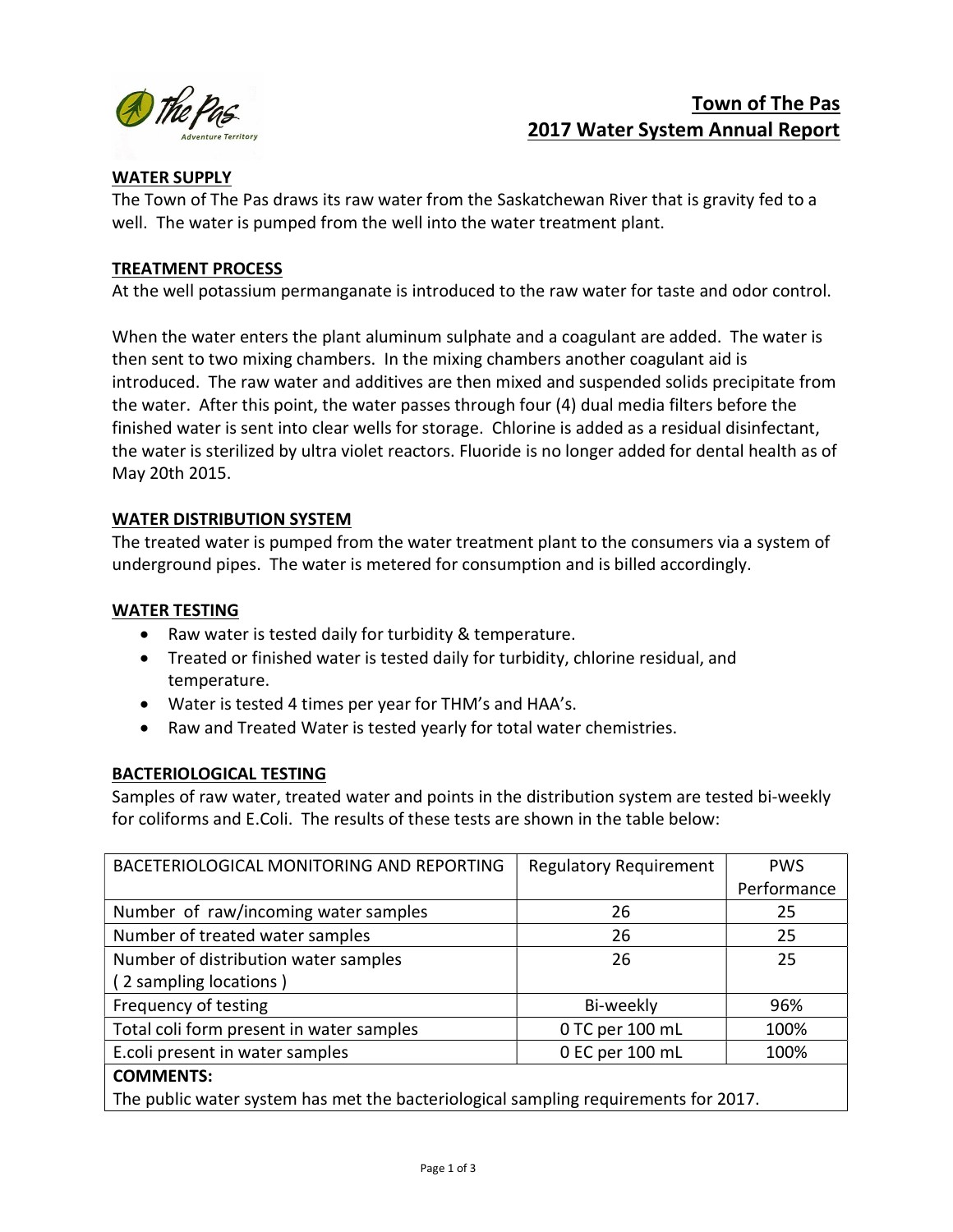## TURBIDITY TESTING

Turbidity is a measurement of water clarity. This test is used as a benchmark on how the treatment process is working. Facilities are obligated to meet regulatory requirements on the filtering process and the treated water that is sent to consumers. The results of these tests are shown in the table below:

| <b>Turbidity Standards</b> | <b>Regulatory Requirement</b>         | <b>PWS Performance</b> |
|----------------------------|---------------------------------------|------------------------|
| Chemically assisted,       | $\leq$ 0.3 NTU in at least 95% of the | 100%                   |
| rapid gravity              | samples taken per month               | (99.7%)                |
| filtration process         | Not to exceed 0.3 NTU for more        | 100%                   |
|                            | than 12 continuous hours              |                        |
|                            | Not to exceed 1.0 NTU at              | 100%                   |
|                            | anytime                               |                        |
| Frequency of testing       | Daily                                 | 100%                   |

#### DISINFECTION TESTING & MONITORING

This testing is done to ensure that the water is safe for the consumer and to meet the regulatory requirements. The results of these tests are shown in the table illustrated below:

| <b>Chlorine Requirements</b>            | <b>Regulatory Requirement</b> | <b>PWS Performance</b> |
|-----------------------------------------|-------------------------------|------------------------|
| (A) Free chlorine residual entering the | $> 0.5$ mg/L                  | 98.125%                |
| distribution system                     |                               | $(2.35 \text{ mg/L})$  |
| (B) Free chlorine residual in the       | $> 0.1$ mg/L                  | 100%                   |
| distribution system                     |                               | $(0.409 \text{ mg/L})$ |
| (C) Frequency of testing                | Daily for A                   | 100%                   |
|                                         | Bi Weekly for B               | 96%                    |
| (D) Report submissions                  | Monthly                       | 100%                   |

#### **FLUORIDE**

The Town of The Pas no longer fluoridates the as of May 20th 2015.

#### DISINFECTION BY-PRODUCTS MONITORING & REPORTING

These tests are done to meet Regulatory requirements. The results of these tests are shown on the following table:

| <b>DISINFECTION BY -PRODUCTS MONITORING</b>   | Regulatory         | <b>PWS</b>    |
|-----------------------------------------------|--------------------|---------------|
| <b>AND REPORTING</b>                          | Requirement        | Performance   |
|                                               |                    |               |
| A) Trihalomethane sampling requirements       | 4 times per year   | 100%          |
| B) Total Trihalomethane Standard*             | $0.1 \text{ mg/L}$ | 0.0907 mg/L   |
| C) Bromodichloromethane sampling requirements | 4 times per year   | 100%          |
| D) Bromodichloromethane Standard**            | $0.016$ mg/L       | $0.0080$ mg/L |

\*THM and HAA results were lower than the previous year. Last year's result was 0.1441 mg/L.

\*\*Bromodichloromethaneresults were lower than previous year. Last year's result was 0.0095 mg/L.